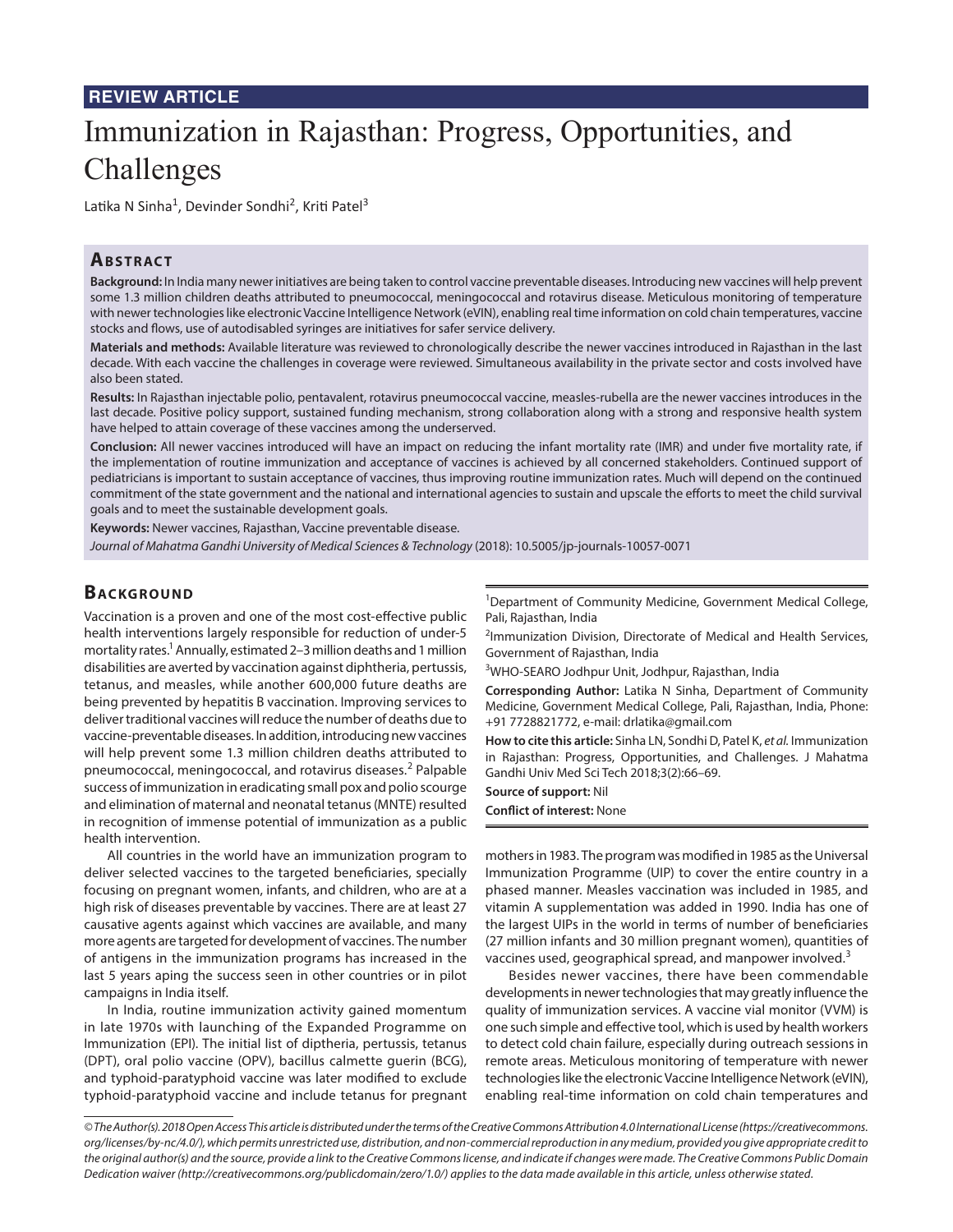vaccine stocks and flows, has immensely benefit the program. It has proved a boon for safeguarding the cold chain system at different storage points especially for freeze-sensitive vaccines like HepB, DPT, DT, and TT in addition to tracking temperature maintenance till the point of delivery.<sup>4</sup>

Another novel advancement is the introduction of auto disabled syringes (ADS). Introduction of ADS has resolved the problems of sterilization, particularly in resource-poor settings and difficult areas, and ensures injection safety to a great extent.<sup>4</sup>

In spite of all these newer initiatives to control vaccinepreventable diseases, the challenge remains to transmit the benefits of scientific developments to all. The greatest challenge is to make services available particularly to the vulnerable section of population.

To overcome these challenges, WHO and UNICEF recommended the main strategic areas in the Global Immunization Vision and Strategy, 2006-2015.<sup>5</sup>

- Immunize "hard-to-reach" infants and other age groups through a focus on the district level.
- Increase the availability and affordability of new life-saving vaccines.
- Deliver key health interventions, including insecticide-treated nets against malaria, vitamin A supplements, and deworming medicine during immunization contacts, especially for the "hard to reach."
- Strengthen cross-border collaboration and coordination to ensure a reliable supply of vaccines, sustainable financing of vaccination, and epidemic preparedness.

In Rajasthan, about 1.8 million pregnant women (PW) and 1.6 million children are targeted every year using more than 21 million syringes.<sup>6</sup> The latest vaccines introduced in Rajasthan state include injectable polio vaccine (IPV), rotavirus vaccine (RVV), pneumococcal conjugate vaccine (PCV), and the recently launched measles-rubella (MR) vaccine.

Rajasthan is one of the few states in the country that has shown an increasing trend in evaluated immunization coverage. As per coverage evaluation survey (CES) 2009 data, percentage of fully immunized children was 53.8% in the state. As per annual health survey (AHS) 2012–13 data, the fully immunization coverage evaluated 74.2%.<sup>7</sup> As per the current survey conducted by the UNICEF, FI coverage is 77.8%.<sup>8</sup>

Rajasthan has geared up the priority action points as per the Multi-Year Strategic Plan (2013–17) in the following areas: ensuring regularity of sessions, adequate staffing, monitoring, safe injection, improved cold chain and vaccine logistics management, and social mobilization.<sup>9</sup> Other identified areas of concern are diverse geographical area—desert and tribal belt with poor coverage, very small hamlets, hard-to-reach villages, lack of human resources, false beliefs, lack of monitoring, high dropouts, cold chain management, surveillance of vaccine preventable disease, maintenance of equipment, etc.

On the one hand, there are so many gaps and bottlenecks in the program management; on the other hand, there are numerous newer vaccines in the pipeline opening up newer opportunities to reduce child deaths. This is a peculiar juncture considering National Technical Advisory Group on Immunization (NTAGI) recommendations, which explored the scope of newer vaccine  $inclusion.<sup>10,11</sup>$  Developing a strong delivery system is of utmost importance to ensure availability and accessibility of quality immunization services.

# **NEWER VACCINES IN RAJASTHAN IPV**

Participating in the Global Polio Endgame Strategy (2013–2018), by introducing a highly effective IPV, in addition to OPV in routine immunization, it was introduced on November 30, 2015, and globally synchronized switch activity from trivalent oral polio vaccine (tOPV) to bivalent oral polio vaccine (bOPV) was achieved on April 25, 2016, with Global Alliance for Vaccine Initiative (GAVI) and NTAGI that recommended IPV introduction as an additional dose along with third dose of DPT in the entire country in the first quarter of 2016.<sup>11</sup> This was followed by introduction of the fractional intradermal dose IPV (f-IPV) in two doses at 6 weeks and 14 weeks replacing the single-dose intramuscular schedule. As IPV is an inactivated vaccine, it carries no risk of vaccine-associated paralytic polio (VAPP) and vaccine-derived polio virus (VDPP). Injectable polio vaccine provides excellent humoral immunity and also boosts intestinal mucosal immunity in OPV-primed children. Recent studies in India and Bangladesh have shown that two f-IPV intradermal doses provide similar levels of protection as compared with one full intramuscular IPV dose.<sup>12</sup> The primary role of IPV will be to maintain immunity against type II poliovirus while removing all polio virus serotypes globally.

#### **RVV**

Diarrheal diseases are second leading cause of death in under-5 children. Rotavirus is the most common cause of severe diarrhea in children. Approximately 50% of rotavirus-associated deaths occur in the first year of life, and about 75% occur in the first two years of life. It also accounts for 40% of hospitalizations due to diarrhea in children.<sup>13</sup> No specific therapy is currently available.

In India, around 1.7 million under-5 children die every year, and 13% of these deaths are due to diarrhea. Moreover, in India, rotavirus is responsible for nearly (annually, in under-5 children) around 8.70 lakh inpatient admissions and 32.7 lakh outpatient visits along with 78,000 deaths.

The use of RVVs is a part of an integrated approach to control diarrheal diseases with both prevention (promotion of early and exclusive breastfeeding, handwashing, improved water supply, and sanitation) and treatment strategies.

As per the National Family Health Survey (NFHS-4) data, in Rajasthan 7.4% of children under age 5 years were found with diarrhea within 2 weeks preceding the survey. The survey shows, among such children, that 73.9% were suffering from diarrhea in past 2 weeks of survey who were taken to hospital for treatment.

The rotavirus vaccine was introduced in the state in March 2017. The vaccine is given orally to all children at 6, 10, and 14 weeks of age as five drops dose till 1 year of age. Immunization is the only specific strategy to prevent rotavirus diarrhea among children. $<sup>2</sup>$ </sup> In Rajasthan, 17.25 lakh children benefited with the introduction of vaccine.<sup>6</sup>

The vaccine is available in the private sector at a cost of Rs. 3,000 for a full course but is now provided free of cost to children in the state.

#### **PCV Vaccine**

Pneumonia is number one killer among leading infectious diseases in the under-5 age group in India. Around 10 lakh deaths take place every year in the world, of which 16% in under-5 were due to pneumonia.14 India shares 20% of global deaths due to pneumonia,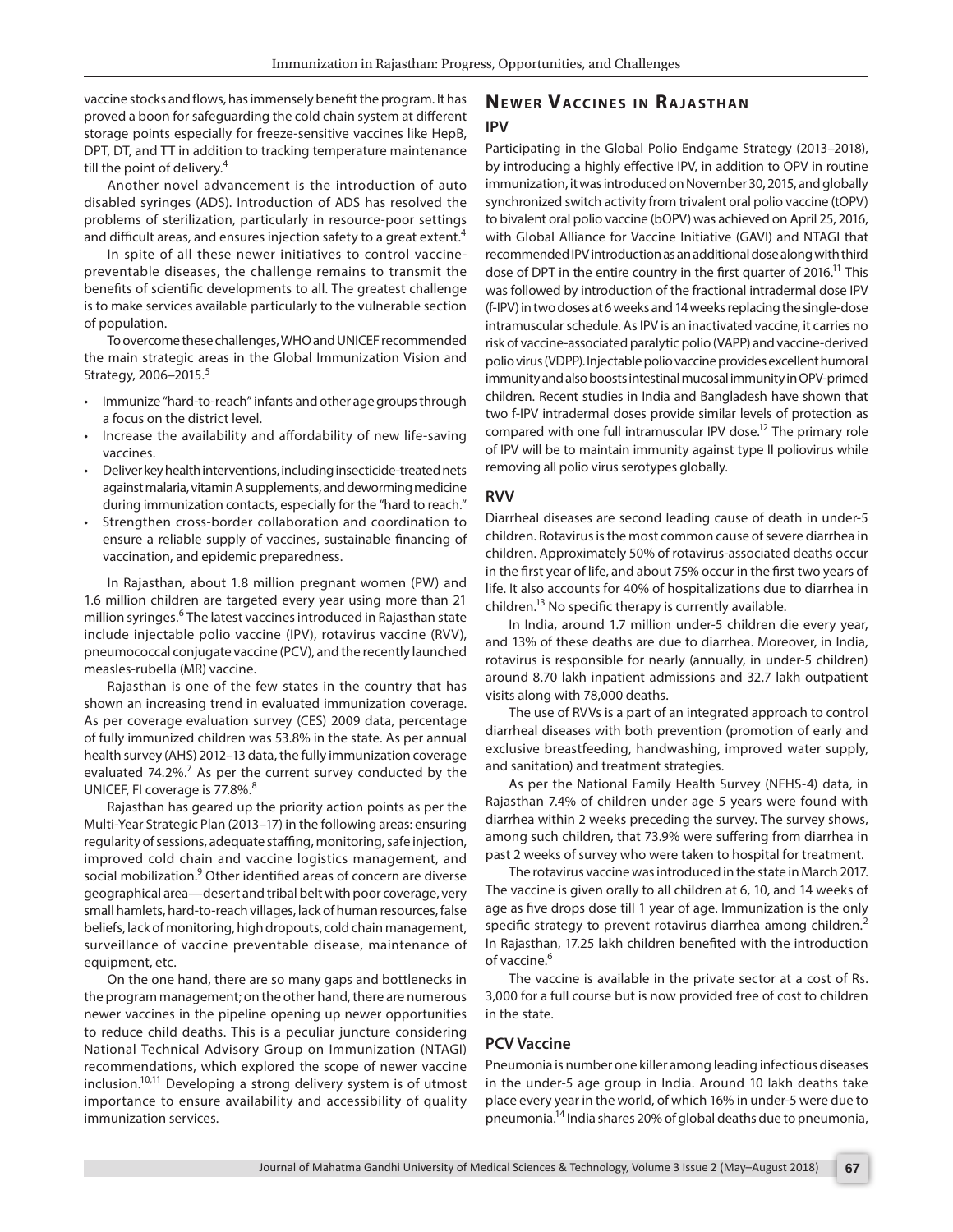according to the World Health Organization and Maternal Child Epidemiology Estimation, 2017. $^7$ 

Two primary doses of PCV are administered to children at 6 weeks and 14 weeks and a booster dose at the ninth month. PCV reduces incidence of pneumonia, meningitis, and other serious bacterial infections caused by pneumococcal bacteria. It is a very expensive vaccine, available in private sector and three doses of it cost around Rs. 10,000–12,000, which only a few can afford. By including it in the routine immunization program, the underprivileged and poor people will get it administered to their children free of cost.

Vaccine industry is one of the fastest growing industry and between 2000 and 2008, the global vaccine market almost tripled to \$17 billion. A total of 35 countries introduced PCV in the routine program. In Rajasthan, the under-5 mortality rate is 45 as per the Sample Registration System (SRS), 2016; in 2015, the rate was 50. The PCV vaccine was first introduced in nine districts Banswara, Barmer, Dungarpur, Jalore, Pali, Pratapgarh, Rajsamand, Sirohi and Udaipur which have high under-5 mortality in Rajasthan. It is planned to be introduced in remaining districts of Rajasthan till 2019 end.

### **MR Vaccine**

Measles is a highly infectious and potentially fatal disease with complications like pneumonia, diarrhea, blindness, and encephalitis, which may lead to death among children. Globally, more than 1 lakh children die annually due to measles and of these 49,000 are from India.<sup>15</sup>

Rubella infection, although mild, can lead to fetal death, spontaneous abortion, and still birth during early pregnancy. It also causes a set of serious birth defects known as congenital rubella syndrome (CRS) consisting of ear, eye, heart, and liver problems and mental retardation resulting in huge burden to family and society.<sup>16-18</sup>

India is committed to the goal of measles elimination and control rubella/CRS by 2020. The Government of India launched a massive public health initiative, the MR vaccination campaign in February 2017 in a phased manner—one of the world's largest ever vaccination campaign to cover 41 crore children in the age group of 9 months to less than 15 years.<sup>1</sup> More than 30.5 crore children in 14 states of India have already been covered till May 2019.

This additional campaign dose will boost the immunity of child and protect the entire community by eliminating transmission of measles and rubella. The conduct of measles-rubella (MR) vaccination campaigns was an important factor in achieving measles elimination in the Western Hemisphere (2002) and the elimination of indigenous rubella in 2009.<sup>19</sup> The campaign also marks the introduction of the rubella vaccine in India's childhood immunization program to address CRS that causes birth defects such as irreversible deafness and blindness in nearly 40,000 children every year.

Within a span of 4–6 weeks, vaccination will be conducted in schools during first 2–3 weeks and later on in the community through outreach sessions. Currently, this vaccine is being given to all targeted children, irrespective of prior MR immunization status or disease status. With the target of greater than 95% coverage, to knock out the susceptible cohort, this vaccine will replace the measles vaccine in the routine immunization schedule. It will not allow virus to circulate freely and infect women of child-bearing age, thus avoiding any inadvertent epidemiological shift/cross infection. Measles-rubella vaccine is the most recent vaccine introduced on July 22, 2019, in Rajasthan with a target to cover 2.26 crore children in 33 districts of Rajasthan.<sup>20</sup>

All newer vaccines introduced will have an impact on reducing the infant mortality rate (IMR) and under-5 mortality rate, if the implementation of routine immunization and acceptance of vaccines are achieved by all concerned stakeholders. The challenges facing researchers, industry, and policymakers are many, but optimism abounds. Experts believe that immunology is on the cusp of a renaissance.

Pediatricians and immunization providers are among the key opinion leaders at the national and state level and also have a voice in local communities. Therefore, continued support of pediatricians is important to sustain acceptance of vaccines, thus improving routine immunization rates.<sup>3</sup> Positive policy support, sustained funding mechanism, and strong collaboration along with a strong and responsive health system are necessary to attain the goal of universal coverage.

Much will depend on the continued commitment of the state government and the national and international agencies to sustain and upscale the efforts to meet the child survival goals and the sustainable development goals.

## **REFERENCES**

- 1. Lahariya C. A brief history of vaccines & vaccination in India. Indian J Med Res 2014;139(4):491–511, http://www.searo.who.int/india/topics/ measles/faqs\_measles\_rubella\_vaccine\_english.pdf (last accessed on 20/08/2017).
- 2. htttp://www.who.int/immunization/newsroom/en/last accessed 25/07/2019.
- 3. Family Welfare Statistics in India, MoHFW, Govt. of India, 2006.
- 4. http://www.in.undp.org/content/india/en/last accessed 25/07/ 2019.
- 5. WHO-UNICEF. WHO Department of Immunization, Vaccines and Biologicals and UNICEF Programme Division, Health Section www. who.int/vaccines-documents/www.unicef.org Global Immunization and Vaccine strategy, 2006–15.
- 6. www.indiastats.com/healthdata/16/Immunization/128/stats.
- 7. Annual Health Survey report, Ministry of Home Affairs, Rajasthan Factsheet 2013–14.
- 8. www.unicef.org/about/execboard/files/2019\_AS.../last accessed 26/07/2019.
- 9. MOHFW GOI Multi Year Strategic Plan Reaching every child 2013–17.
- 10. Background material for NTAGI Standing Technical Sub-Committee (STSC) Meeting on "Potential Strategies for the Control of Rubella and CRS Burden in India." February 26, 2014; Indian Council of Medical Research, New Delhi.
- 11. Sutter R, Bahl S, et al. Immunogenicity of a new routine vaccination schedule for global poliomyelitis prevention: an open-label, randomised controlled trial. The Lancet December 12 2015; 386(10011):2413–2421. DOI: 10.1016/S0140-6736(15)00237-8.
- 12. Sarkar R, Muliyil J, et al. Rotavirus gastroenteritis in India, 2011–2013: Revised estimates of disease burden and potential impact of vaccines. Vaccine 2014;32(1):A5–A9. DOI: 10.1016/j.vaccine.2014.03.004.
- 13. Farooqui H, Jit M, et al. Burden of Severe Pneumonia, Pneumococcal Pneumonia and Pneumonia Deaths in Indian States – Modelling Based CHERG Estimates. PLoS ONE 10(6):e0129191. DOI: 10.1371/ journal.pone.0129191.
- 14. Government of India, Ministry of Health and Family Welfare (Immunization Division). ICMR Expert Group Recommendations on MR campaign ICMR, Feb 2017.
- 15. WHO Position Paper, Mumps Virus Vaccines. Wkly Epidemiol Rec 2019;82:49–60.
- 16. Dewan P, Gupta P. Burden of congenital rubella syndrome (CRS) in India: A systematic review. Indian Pediatr 2012;49:377–399. DOI: 10.1007/s13312-012-0087-4.